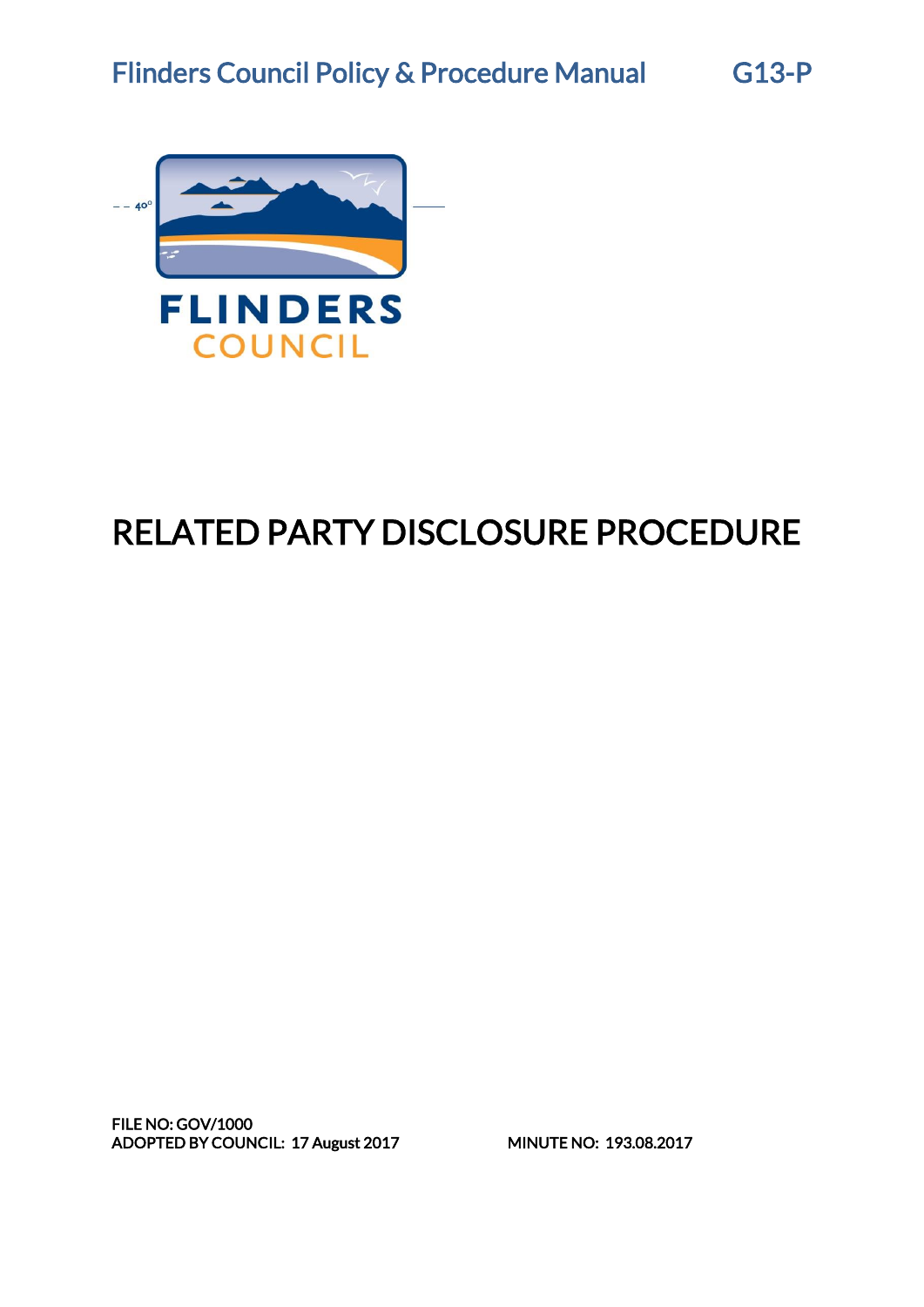#### 1. Introduction

This procedure provides the basis on which to implement the Related Party Disclosure Policy, which outlines what is expected of elected members and staff of Flinders Council in relation to Australian Accounting Standard AASB 124 Related Party Disclosures (AASB 124).

Where there is an inconsistency between this procedure and the related party disclosure policy, the provisions of the policy shall take precedence over the provisions of the related party procedure.

#### 2. Summary

From 1 July 2016, Local Governments (Councils) must disclose related party relationships, transactions and outstanding balances, including commitments, in their annual statements.

Flinders Council's related parties are likely to include the Mayor and other Councillors, General Manager, Senior Executives, their close family members and any entities that they control or jointly control. Any transactions between Council and these parties, whether monetary or not, may need to be identified and disclosed.

#### 3. Key Terms

| Term                                  | <b>Meaning</b>                                                                                                                                                                                                                                                                                                                                    |
|---------------------------------------|---------------------------------------------------------------------------------------------------------------------------------------------------------------------------------------------------------------------------------------------------------------------------------------------------------------------------------------------------|
| Arm's length terms                    | Terms between the parties that are reasonable in the<br>circumstances of the transaction that would result from:<br>neither party bearing the other any special duty or<br>$\bullet$<br>obligation, and<br>the parties being unrelated and uninfluenced by the<br>other, and<br>each party having acted in its own interest.                      |
| <b>Close Family Member</b>            | Family members of Key Management Personnel (KMP) who<br>may be expected to influence, or be influenced by, that person<br>in their dealings with the entity. This includes, but is not limited<br>to, that person's spouse or domestic partner; and the children<br>and dependents of that person or that person's spouse or<br>domestic partner. |
| Control of an entity                  | You control an entity if you have:<br>power over the entity;<br>a)<br>exposure, or rights, to variable returns from<br>b)<br>involvement with the entity; and<br>the ability to use your power over the entity to affect<br>C)<br>the amount of your returns.                                                                                     |
| Declaration by KMP                    | An annual declaration of close family members and entities<br>that the KMP or their close family members control or jointly<br>control, as per Appendix 1, updated during the year as<br>necessary.                                                                                                                                               |
| Entities controlled by<br><b>KMPs</b> | Entities include companies, trusts, joint ventures, partnerships<br>and non-profit associations such as sporting clubs.<br>You control an entity if you have:<br>power over the entity;                                                                                                                                                           |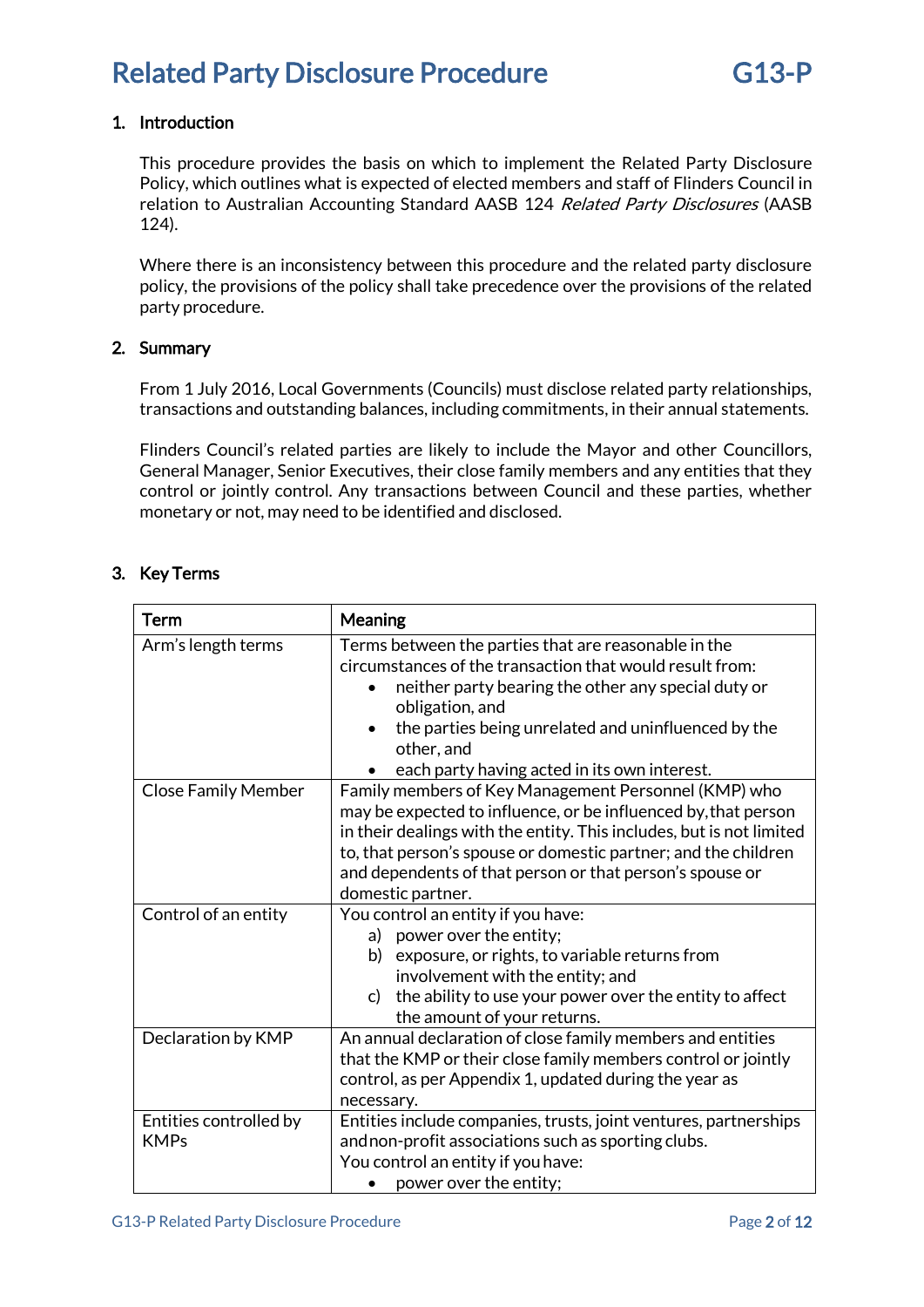|                         | exposure, or rights, to variable returns from<br>$\bullet$                                                        |  |  |  |
|-------------------------|-------------------------------------------------------------------------------------------------------------------|--|--|--|
|                         | involvement with the entity; and                                                                                  |  |  |  |
|                         | the ability to use your power over the entity to affect                                                           |  |  |  |
|                         | the amount of your returns.                                                                                       |  |  |  |
| Entities related to     | Entities controlled by Council, jointly controlled by Council or                                                  |  |  |  |
| Council                 | over which Council has significant influence are related parties                                                  |  |  |  |
|                         | of Council.                                                                                                       |  |  |  |
| Joint control of an     | To jointly control an entity there must be contractually agreed                                                   |  |  |  |
| entity                  | sharing of control of the entity, which exists only when                                                          |  |  |  |
|                         | decisions about the relevant activities require the unanimous                                                     |  |  |  |
|                         | consent of the parties sharing control.                                                                           |  |  |  |
| Key Management          | Persons having authority and responsibility for planning,                                                         |  |  |  |
| Personnel (KMP)         | directing and controlling the activities of Flinders Council,                                                     |  |  |  |
|                         | directly or indirectly. In the council context this includes the                                                  |  |  |  |
|                         | Mayor, other Councillors, the General Manager and senior                                                          |  |  |  |
|                         | council officers as outlined in the policy.<br>All employee benefits. Employee benefits are all forms of          |  |  |  |
| <b>KMP Compensation</b> | consideration paid, payable or provided by Flinders                                                               |  |  |  |
|                         | Council, or on behalf of Flinders Council, in exchange for                                                        |  |  |  |
|                         | services rendered to Council. Compensation includes:                                                              |  |  |  |
|                         | short-term employee benefits, such as wages, salaries<br>a)                                                       |  |  |  |
|                         | and social security contributions, paid annual leave and                                                          |  |  |  |
|                         | paid sick leave, profit-sharing and bonuses (if payable                                                           |  |  |  |
|                         | within twelve months of the end of the period) and non-                                                           |  |  |  |
|                         | monetary benefits (such as medical care, housing, cars                                                            |  |  |  |
|                         | and free or subsidised goods or services) for current                                                             |  |  |  |
|                         | employees;                                                                                                        |  |  |  |
|                         | post-employment benefits such as pensions, other<br>b)                                                            |  |  |  |
|                         | retirement benefits, post-employment life insurance                                                               |  |  |  |
|                         | and post-employment medical care;                                                                                 |  |  |  |
|                         | other long-term employee benefits, including long-<br>c)                                                          |  |  |  |
|                         | service leave or sabbatical leave, jubilee or other long-                                                         |  |  |  |
|                         | service benefits, long-term disability benefits and, if<br>they are not payable wholly within twelve months after |  |  |  |
|                         | the end of the period, profit-sharing, bonuses and                                                                |  |  |  |
|                         | deferred compensation;                                                                                            |  |  |  |
|                         | d) termination benefits; and                                                                                      |  |  |  |
|                         | e) share-based payment.                                                                                           |  |  |  |
| Materiality             | Information is material when, if omitted or misstated, it could                                                   |  |  |  |
|                         | influence decisions that users make on the basis of financial                                                     |  |  |  |
|                         | information about Flinders Council.                                                                               |  |  |  |
|                         |                                                                                                                   |  |  |  |
|                         | Omissions or misstatements of items are material if they could,                                                   |  |  |  |
|                         | individually or collectively, influence the economic decisions                                                    |  |  |  |
|                         | that users make on the basis of the financial statements.                                                         |  |  |  |
|                         | Materiality depends on the size and nature of the omission or                                                     |  |  |  |
|                         | misstatement judged in the surrounding circumstances. The                                                         |  |  |  |
|                         | size or nature of the item, or a combination of both, could be<br>the determining factor.                         |  |  |  |
| Ordinary Citizen        | Transactions that an ordinary citizen would undertake with                                                        |  |  |  |
| Transactions (OCTs)     | Council are usually not material to related party disclosure                                                      |  |  |  |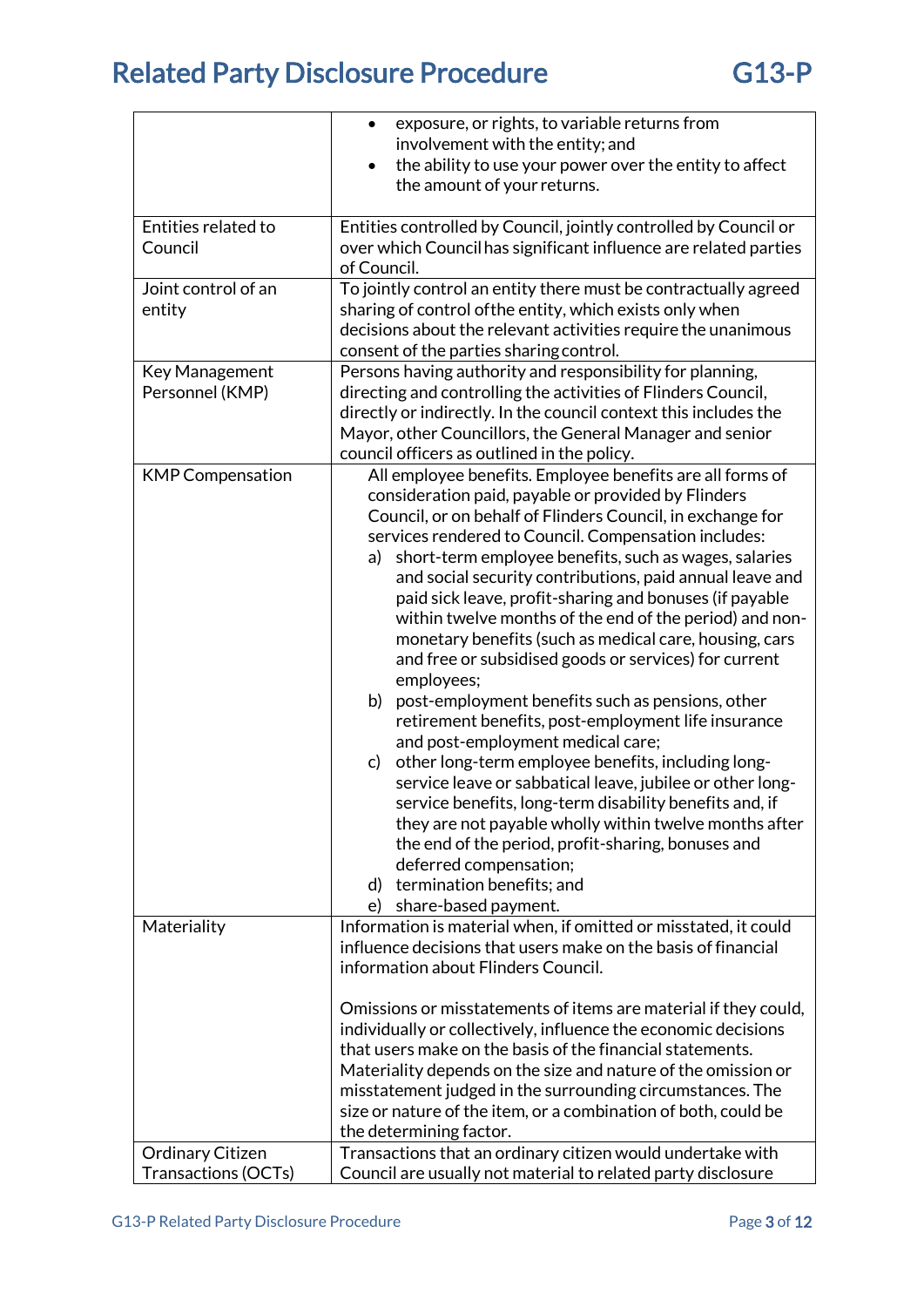|                                 | requirements. OCTs do not apply if the terms and conditions<br>are different to those offered to the general public.                                                                                                                                                                                                                             |
|---------------------------------|--------------------------------------------------------------------------------------------------------------------------------------------------------------------------------------------------------------------------------------------------------------------------------------------------------------------------------------------------|
| <b>Related Party of Council</b> | People and entities, such as companies, trusts and associations,<br>can be related parties of Council. Most commonly these will be<br>entities related to Council, KMP of Council (including elected<br>members), close family members of KMP and entities that are<br>controlled or jointly controlled by KMP or their close family<br>members. |
| <b>Related Party</b>            | A transfer of resources, services or obligations between a                                                                                                                                                                                                                                                                                       |
| Transaction                     | reporting entity and a related party, regardless of whether a<br>price is charged.                                                                                                                                                                                                                                                               |

#### 4. Identifying Related Parties

4.1. The General Manager will establish, review and maintain a list of Key Management Personnel for Council.

Key Management Personnel (KMP) for Council are:

- The Mayor;
- Other Councillors;
- The General Manager; and
- Other Senior Executives.
- 4.2. Those persons identified as KMP will complete an annual declaration which outlines the entities, if any, that are controlled or jointly controlled by that KMP or their close family members and which are likely to have transactions with Council (Appendix 1).
- 4.3. For the purpose of this Policy, Close Family Members includes:
	- That person's children and spouse or domestic partner;
	- Children of that person's spouse or domestic partner; and
	- Dependants of that person or of that person's spouse or domestic partner.

Council may determine other family members, such as a parent, grandparent, sibling, cousin etc. who may be expected to influence or be influenced by that person in their dealings with Council or a Council entity.

- 4.4. It is the responsibility of the General Manager to seek declaration upon a change of KMP.
- 4.5. All KMPs will be asked to provide their declarations by 1 July each year covering the forthcoming financial year. In addition, an updated declaration for the previous financial year will also be provided.
- 4.6. It is the responsibility of all identified KMP to update their declaration should they become aware of a change, error or omission.

#### 5. Register of Related Party Transactions

5.1. Maintain a Register

The General Manager (or Corporate Services Manager when it relates to the General Manager), is responsible for maintaining and keeping up to date a register of related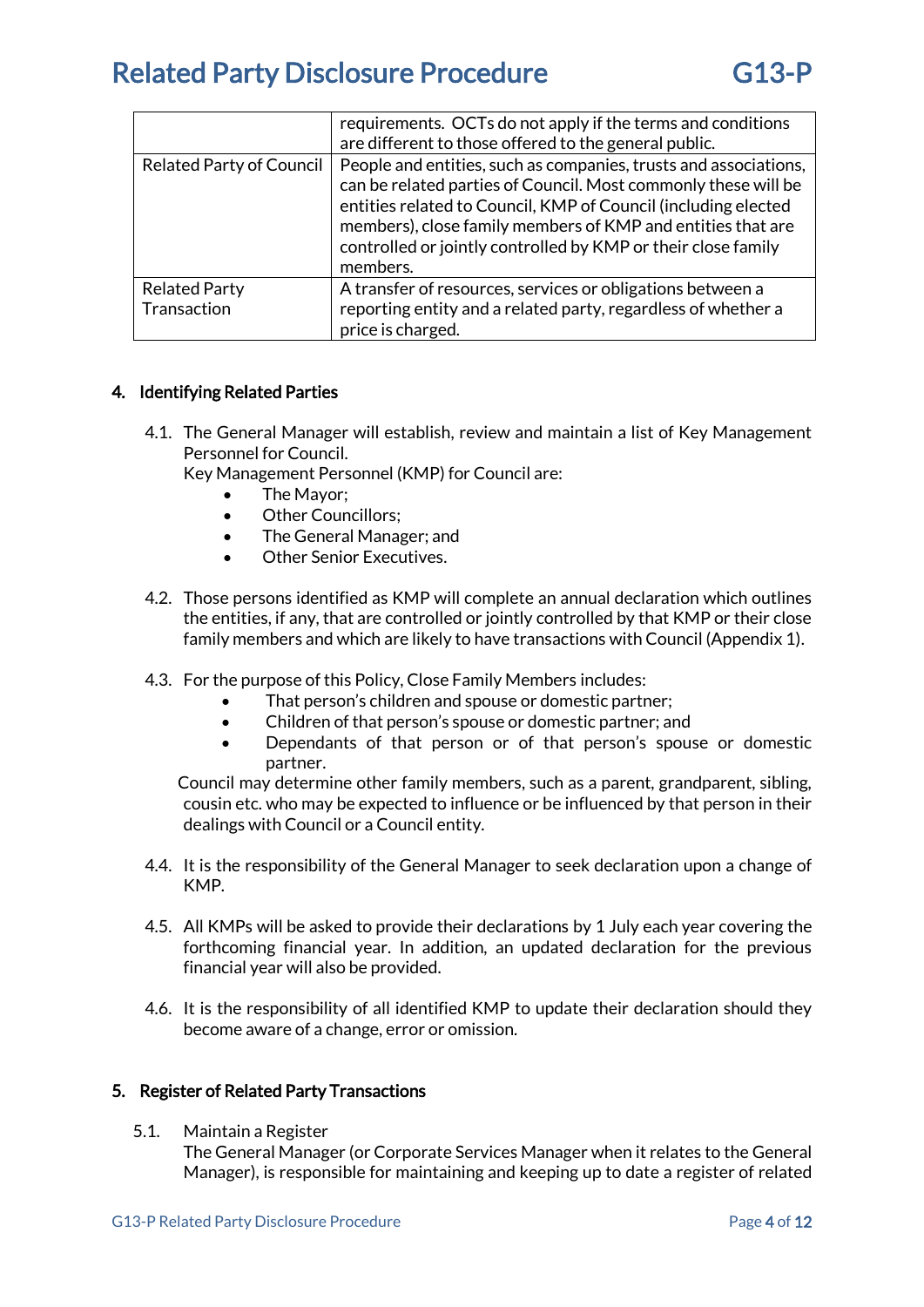party transactions that captures and records the information for each existing or potential related party transaction (including ordinary citizen transactions assessed as being material in nature) during a financial year.

5.2. Contents of a Register

The contents of the register of related party transactions must detail for each related party transaction the following:

- a) The description of the related party transaction;
- b) The name of the related party;
- c) The nature of the related party's relationship with Council;
- d) Whether the notified related party transaction is existing or potential; and
- e) A description of the transactional documents that are the subject of the related party transaction.

The General Manager (or Corporate Services Manager when it relates to the General Manager) is responsible for ensuring that the information is disclosed in Council's Financial Statements to the extent, and in the manner stipulated, by AASB 124.

- 5.3. Council will use the declarations of KMP to establish a list of related parties for the purposes of identifying transactions and reporting under AASB 124.
- 5.4. Updates as advised by the Tasmanian Audit Office will be provided to KMP and Council staff periodically on changes arising from amendments to Australian Accounting Standards, applicable legislation or policy and procedural requirements.

#### 6. Council Entities and Subsidiaries

For the purpose of this policy, entities controlled by Council, jointly controlled by Council or over which Council has significant influence, are related parties of Council. Council will need to identify transactions with these entities and may need to make extra disclosure about them in Council's financial statements.

When assessing whether Council has control or joint control over an entity, Council will need to consider AASB 10 Consolidated Financial Statements and AASB 11 Joint Arrangements. AASB 128 *Investments in Associates and Joint Ventures* details the criteria for determining whether Council has significant influence over an entity.

#### 7. Related Party Disclosures by Council

Each year Council will declare the following related party transactions:

- 7.1. Transactions with Council subsidiaries, by transaction type;
- 7.2. KMP compensation, including:
	- Short-term employee benefits;
	- Post-employment benefits;
	- Long-term benefits; and
	- **•** Termination benefits.
- 7.3. Transactions with other related parties, including:
	- Purchase or sales of goods (finished or unfinished);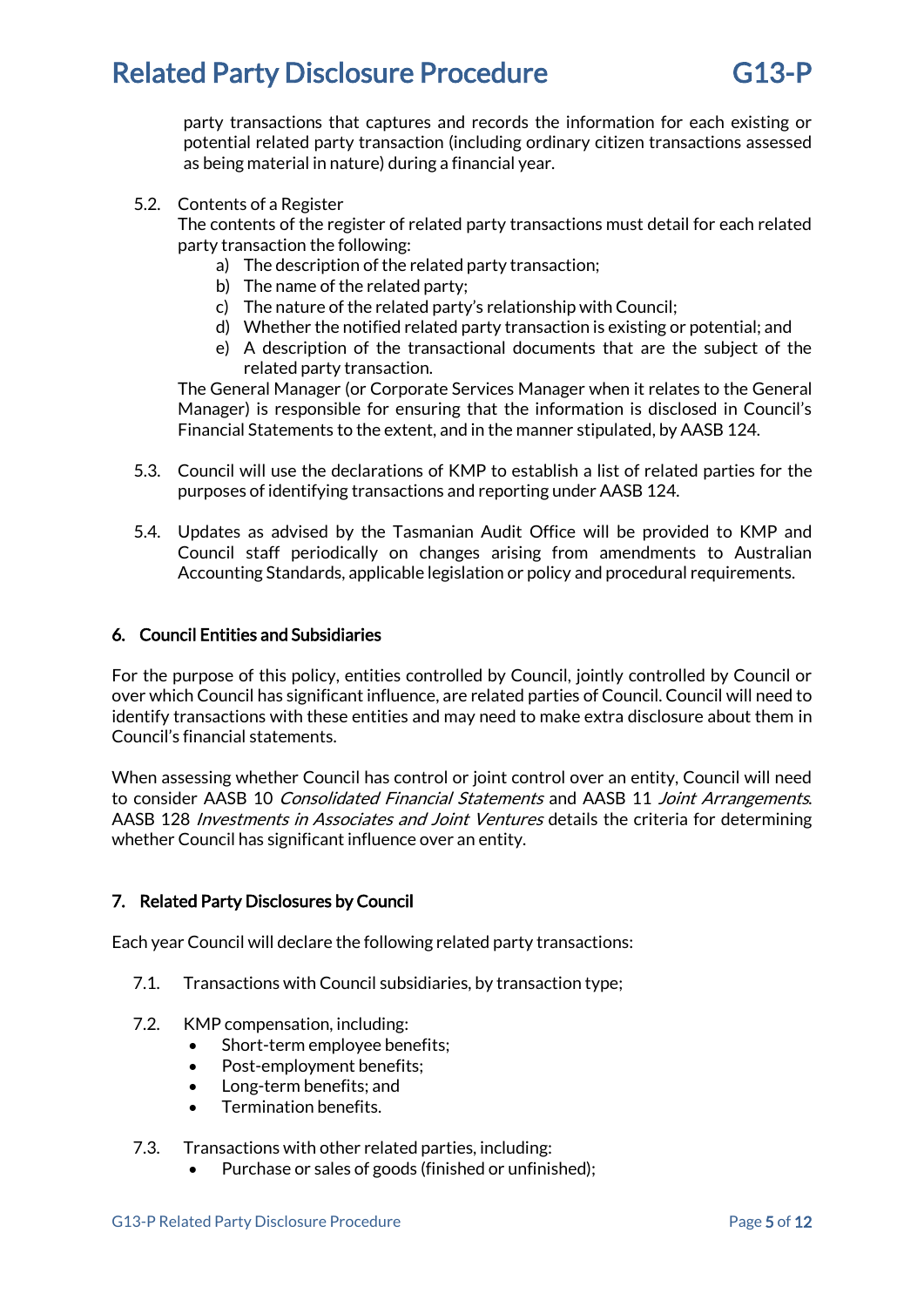- Purchase or sales of property and assets;
- Rendering or receiving of services;
- Leases:
- Transfers of research and development:
- Transfers under licence agreements;
- Transfers under financial arrangements (including loans and equity contributions in cash or in kind);
- Provision of guarantees or collateral:
- Commitments to do something if a particular event occurs or does not occur in the future, including executory contracts (recognised and unrecognised); and
- Settlement of liabilities on behalf of the entity, or by the entity or on behalf of that related party.
- 7.4. Transactions of a similar nature will be disclosed in aggregate except when separate disclosure is necessary for an understanding of the effects of a related party transaction on the financial statements of Council, having regard to the following criteria:
	- The nature of the related party transaction;
	- The significance of the transaction (individually or collectively) in terms of size or value (including where the materiality arises due to the fact that no consideration for the transaction is given or received by Council);
	- Whether the nature of the transaction is outside normal day-to-day business operations.
- 7.5. Outstanding balances in relation to transactions with related parties, including:
	- Entities controlled by KMPs;
	- Bad or doubtful debts in respect of amounts owed by related parties.
- 7.6. Non-monetary transactions such as use of facilities, peppercorn rents.
- 7.7. If a KMP or close associate is named individually in disclosure reports, the KMP will be given a copy of intended disclosure for review and information purposes. Feedback must be provided within 7 days.
- 7.8. Council will not capture Ordinary Citizen Transactions (OCTs) with related parties, nor will Council disclose non-material transactions.
- 7.9. For the purpose of this policy, examples of OCTs are:
	- Attending council functions that are open to the public.
	- Fines on normal terms and conditions:
	- Paying rates and utility charges:
	- Dog registrations; and
	- Landing & Passenger Tax.
- 7.10. For the purpose of this policy, examples of transactions that are NOT OCTs are:
	- Purchase or sale of property;
	- Leases:
	- Infrastructure charges and contributions; and
	- Employee expenses of close family members of KMP.

The list of OCTs will be reviewed periodically with updates provided to KMP.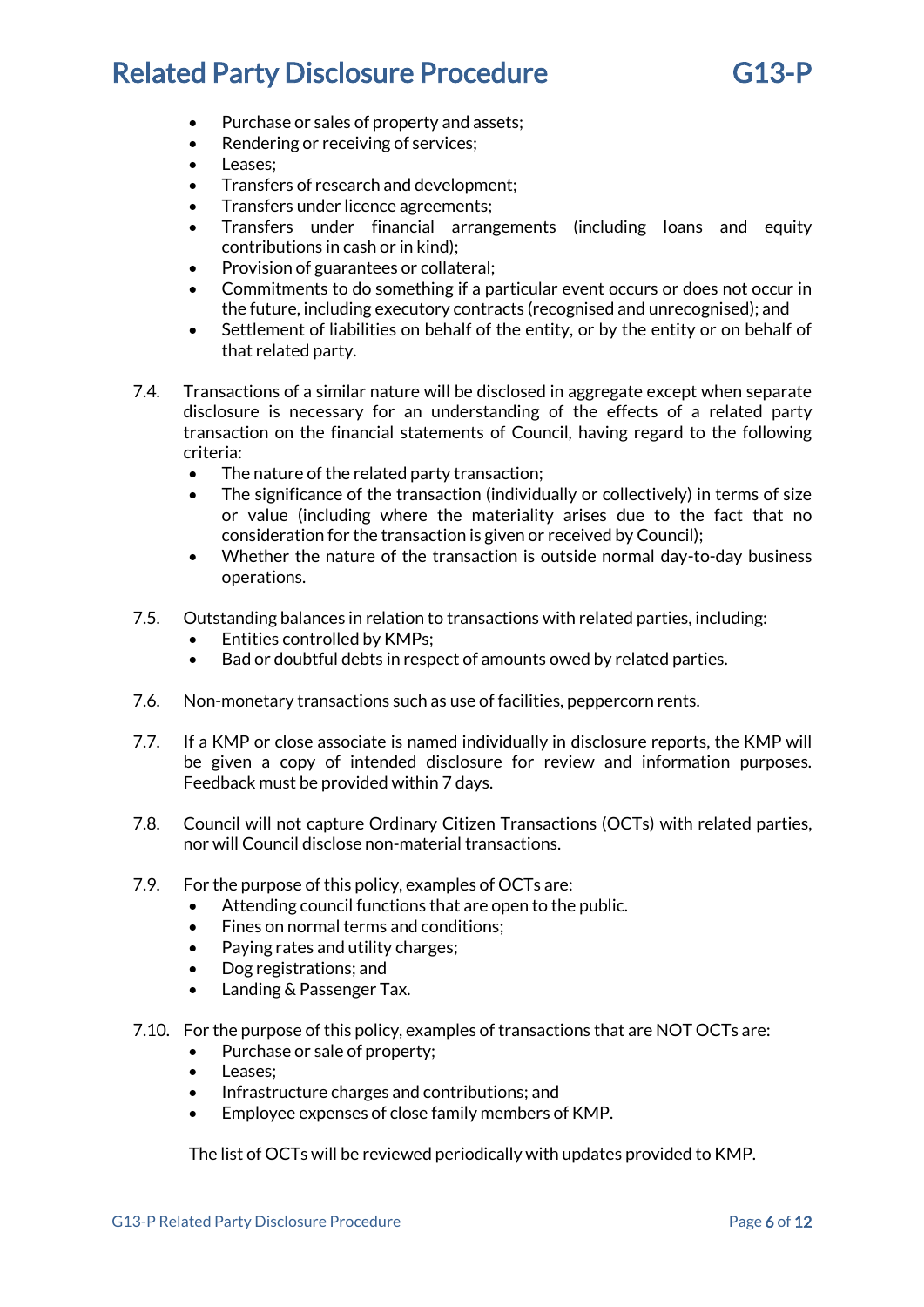7.11. The General Manager will assess the materiality on an annual basis of the related party transactions that have been captured prior to disclosure. The determinations will be tabled at the Council Meeting prior to the submission of the completed financial statements.

Council does not have to disclose transactions in the audited annual financial statements that are not material.

- 7.12. In making disclosures in the annual financial statements, Council will include:
	- Relationships between a parent and its subsidiaries (if applicable), irrespective of whether there have been transactions between them;
	- KMP compensation in total and for each of the following categories.
		- o Short-term employee benefits;
		- o Post-employment benefits;
		- o Other long-term benefits; and
		- o Termination benefits.
- 7.13. Where related party transactions have occurred:
	- The nature of the related party relationship; and
	- Information about the transactions, outstanding balances and commitments, including terms and conditions.

NB: Transactions that are individually significant, either because of their amount or nature, are included in the aggregate disclosure but also need to be disclosed separately.

- 7.14. The types of transactions disclosed such as:
	- Purchases or sales of goods;
	- Rendering or receiving of services;
	- Leases:
	- Guarantee given or received;
	- Commitments; and
	- Provision for doubtful debts relating to outstanding balances.

#### 8. Privacy and Right to Information

Council must comply with the requirements of the Archives Act 1983 (Tasmania), Privacy Act 1988 (Commonwealth), Personal Information Protection Act 2004 (Tasmania) , Right to Information 2009 (Tasmania) and Flinders Council's Personal Information Protection Policy in the collection, storage, management, disclosure and reporting of information.

A declaration statement from KMP is incorporated into the Declaration of Related Party Transactions Form (Appendix 1) to enable the disclosure and reporting of information in accordance with AASB 124. A Related Party Information Collection Notice will be provided to KMP and included in their Declarations (Appendix 2).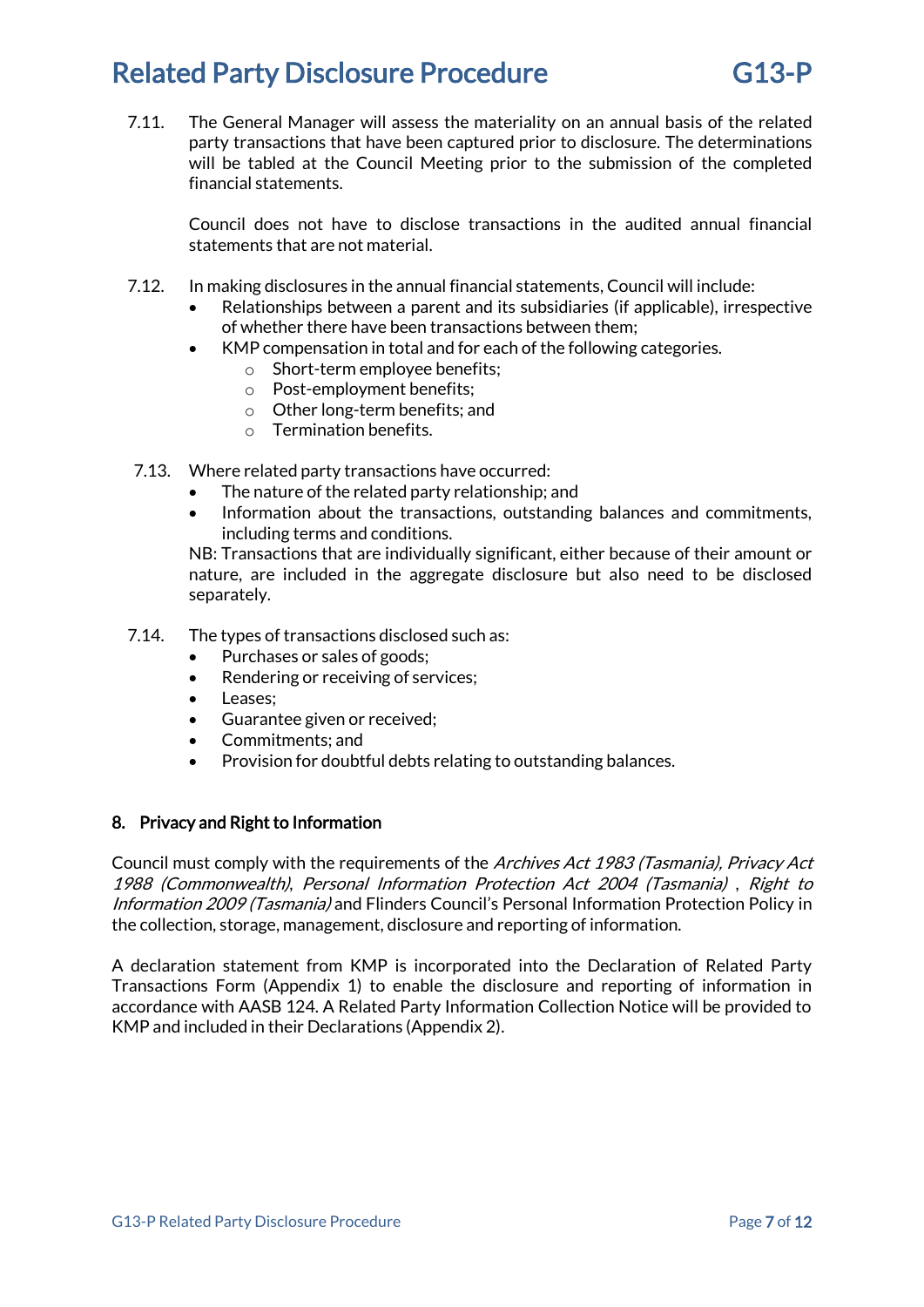Appendix 1 - Declaration of Related Party Transactions and Consent Form

#### Private and Confidential

#### Related Party Declaration by Key Management Personnel

Name of Key Management Person:

Position of Key Management Person:

| <b>Close Family</b><br><b>Member Name</b> | Relationship with<br><b>KMP</b> | <b>Entities over which</b><br>the close family<br>member has sole or<br>joint control | Nature of likely<br>transactions with<br><b>Council or Council</b><br>entities |
|-------------------------------------------|---------------------------------|---------------------------------------------------------------------------------------|--------------------------------------------------------------------------------|
|                                           |                                 |                                                                                       |                                                                                |
|                                           |                                 |                                                                                       |                                                                                |
|                                           |                                 |                                                                                       |                                                                                |

| Name of Entity over<br>which the KMP has<br>control | Relationship with<br><b>KMP</b> | Nature of likely<br>transactions with<br><b>Council or Council</b><br>entities |
|-----------------------------------------------------|---------------------------------|--------------------------------------------------------------------------------|
|                                                     |                                 |                                                                                |
|                                                     |                                 |                                                                                |
|                                                     |                                 |                                                                                |
|                                                     |                                 |                                                                                |

I *(insert full name), (insert position)* declare that the above list includes all my close family members and the entities controlled, or jointly controlled, by myself or my close family members having had, or likely to have, transactions with Council. I make this declaration after reading Council's policy which details the meaning of the words "close family members" and "entitiescontrolled, or jointly controlled, by myself or my close familymembers".

I permit the General Manager to access the register of interests of me and persons related to me and to use the information for the purposes specified in Council's Related Party Disclosures Policy.

Declared at *(insert place)* on the *(insert date)* 

Signature of KMP:

Name of KMP: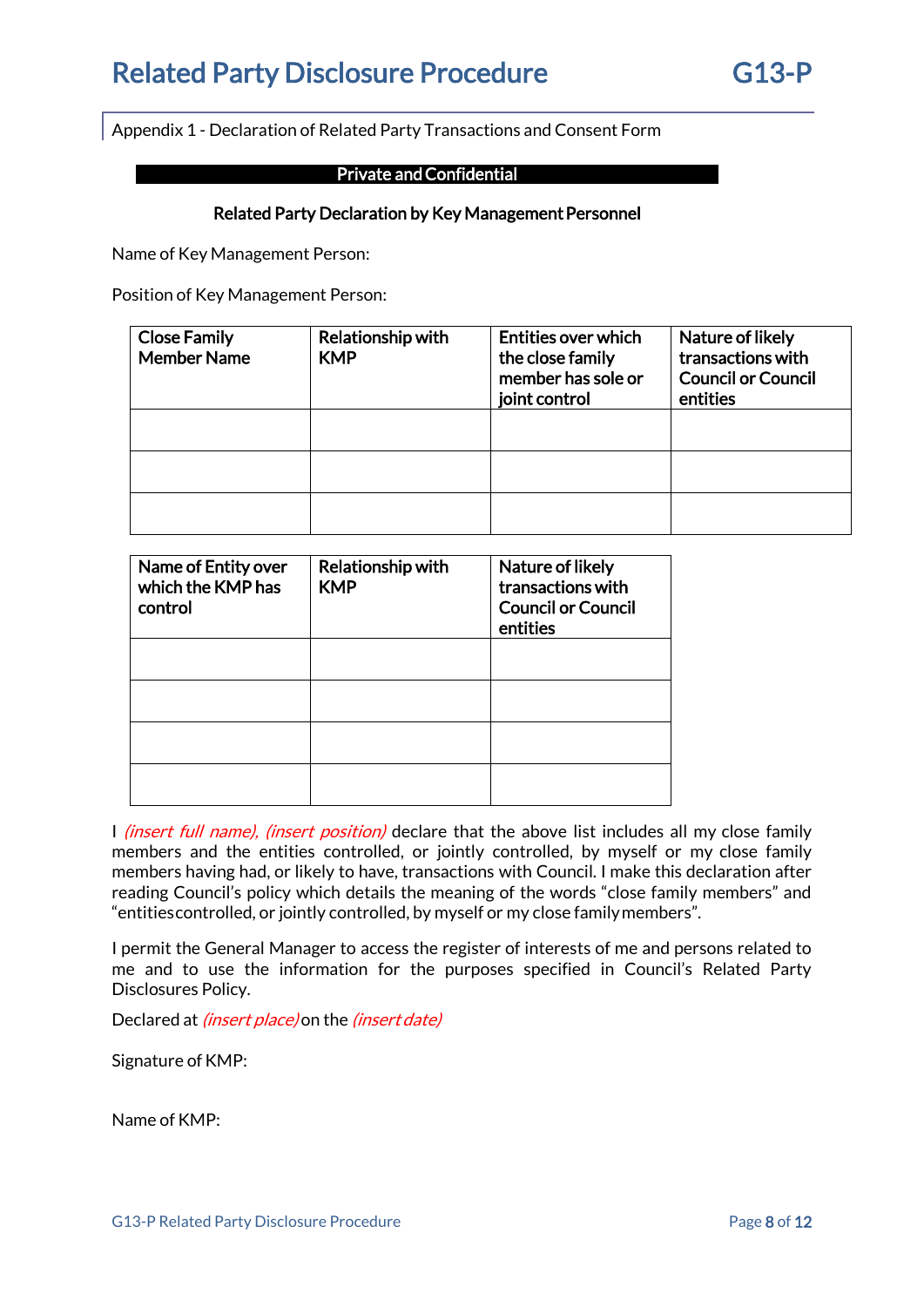In accordance with Council's Personal Information Protection Policy, your information, and the information of others, is protected by law, including the Privacy Act 1988 and the Personal Information Protection Act 2004.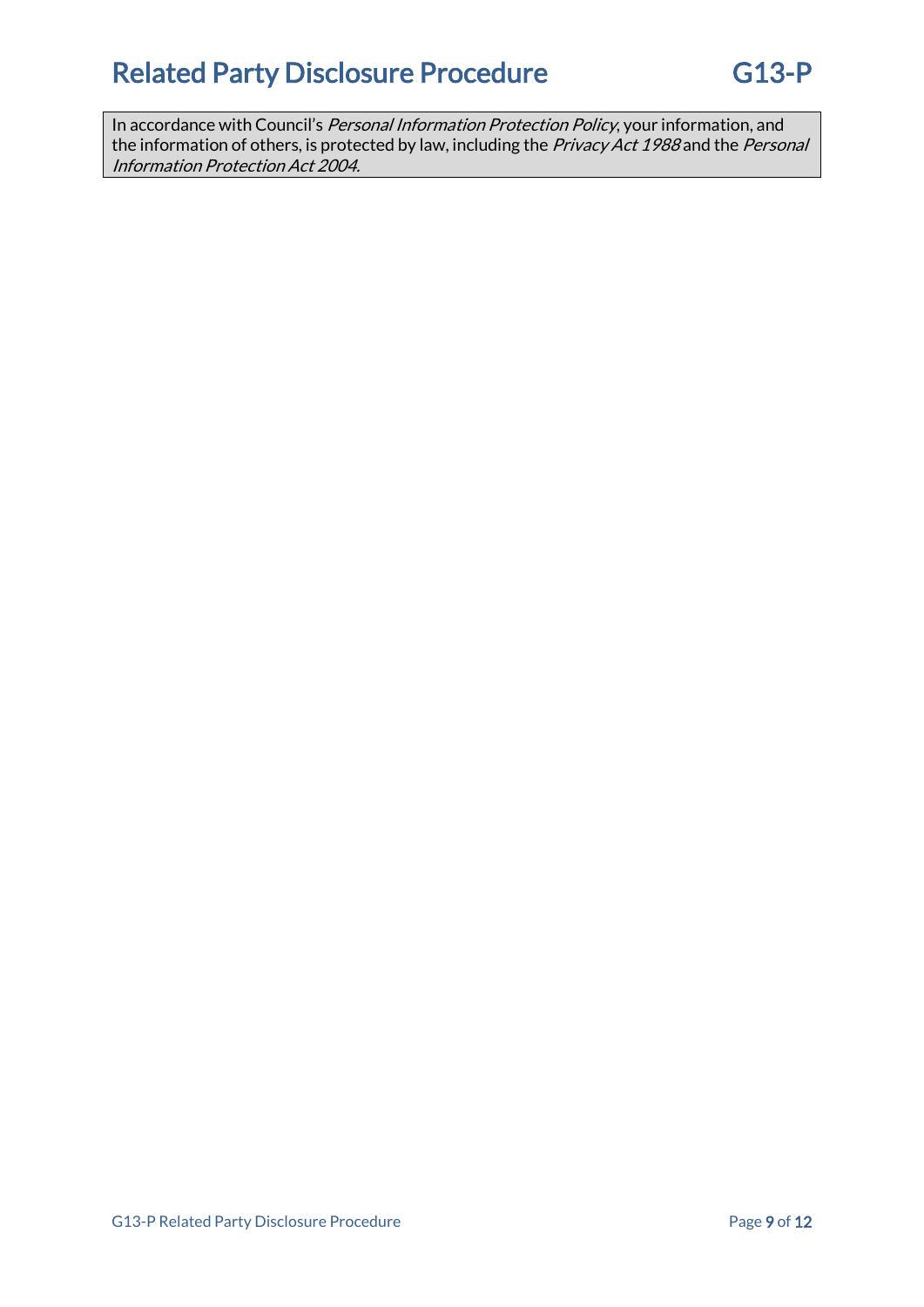Appendix 2 –Related Party Information Collection Notice

#### Flinders Council Collection Notice

#### Related party transactions disclosure by Key Management Personnel

From 1 July 2016, Council must disclose related party relationships, transactions and outstanding balances, including commitments, in its annual financial statements, in order to comply with Australian Accounting Standard AASB 124 Related Party Disclosures.

#### Purpose of collection, use and disclosure of related party information

The reason for disclosure of related party transactions is to ensure that Council's financial statements contain the information necessary to draw attention to the possibility that its financial position and profit or loss may have been affected by the existence of related parties and by transactions and outstanding balances, including commitments, with such parties.

Council's related parties are likely to include the Mayor, Councillors, General Manager, senior executives, their close family members and any entities that they control or jointly control. Any transactions between Council and these parties, whether monetary or not, may need to be identified and disclosed.

A related party transaction is a transfer of resources, services or obligations between Council and a related party, regardless of whether a price is charged.

A related party transaction must be disclosed in Council's financial statements if the transaction is material. Information is material when, if omitted or misstated, it could influence decisions that users make on the basis of financial information about a specific reporting entity.

Prior to disclosure, the General Manager will assess the materiality of related party transactions that have been captured, and, if deemed material, will disclose in its financial statements the nature of the related party relationship and information about the transaction. Disclosure in the financial statements may be in aggregate form and/or may be made separately, depending on the nature and materiality of the transaction.

#### Related Party Transactions Declaration by Key Management Personnel

Key management personnel (KMP) are the persons who have authority and responsibility for planning, directing and controlling the activities of Council, directly or indirectly and include the Mayor, Councillors, General Manager and senior executives. In order to comply with AASB 124, Council has adopted a policy that requires all KMP to declare any existing or potential related party transactions between Council and any of their related parties during a financial year.

Each KMP must provide an annual *Related Party Declaration* in the approved form, by 1 July each year, and update the Declaration should they become aware of any change, error or omission. KMPs must exercise their best judgement in identifying related parties when declaring, or not declaring, entities over which they, or a close member of their family, have control or joint control.

#### How will the information captured in the Declaration be used?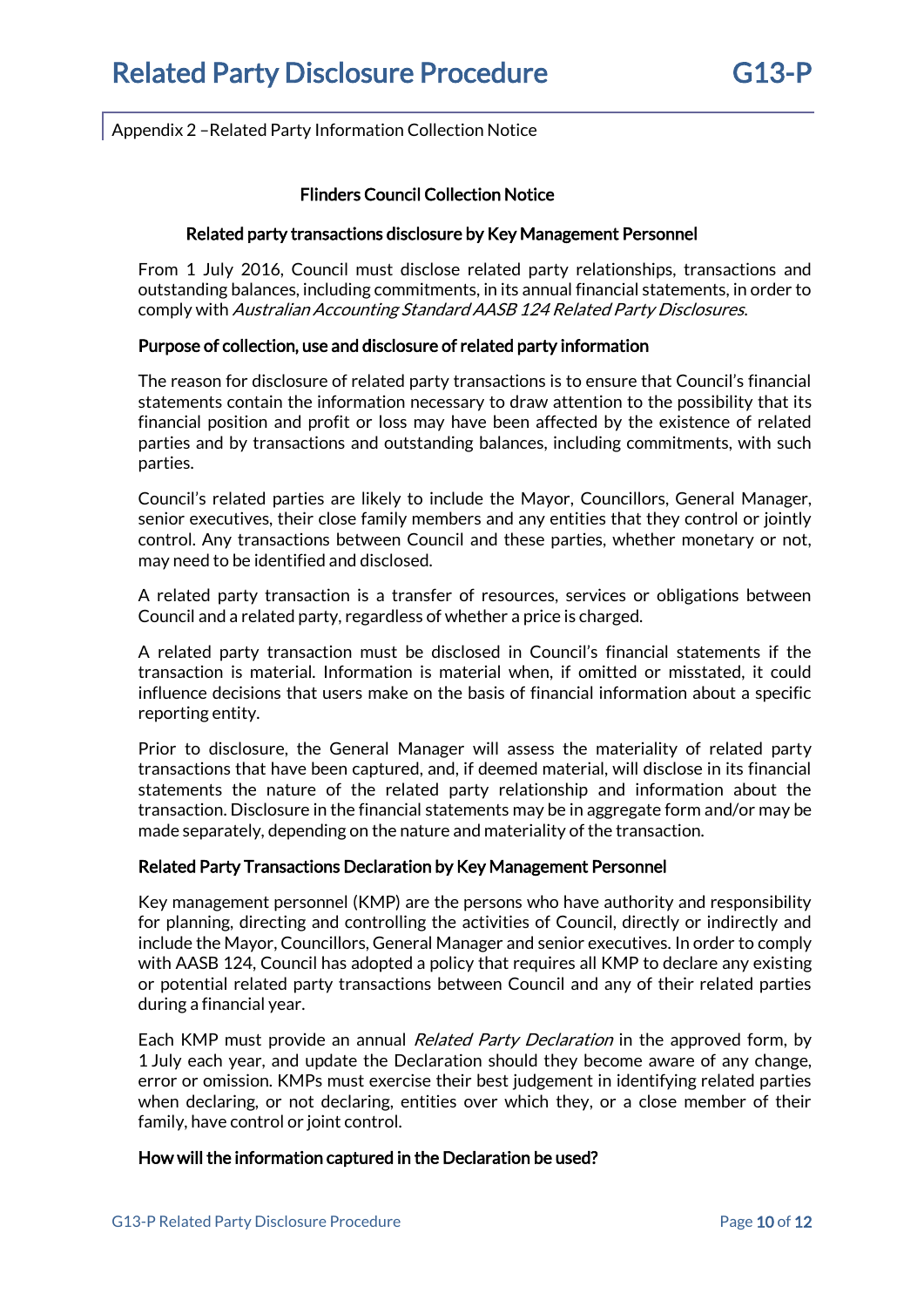Council will use the declarations of KMPs to establish a list of related parties of Council for the purposes of identifying transactions and reporting under AASB 124. If a KMP or close family member is named individually in disclosure reports, the KMP will be given a copy of the intended disclosure for review and information purposes.

#### Who are related parties?

People and entities, such as companies, trusts and associations, can be related parties of Council.

The following diagram gives an overview of common related parties that a council will have.



For related party transaction disclosures under AASB 124, the related party relationship must be disclosed for both the KMP and their close family members, even if the same related party entity is held jointly or in common by them. This is separate and in addition to Council's register of interests which is required under the *Local Government Act 1993*.

Under AASB 124, those persons who are prescribed as definitely being close family members of a KMP include:

- that person's children and spouse or domestic partner;
- children of that person's spouse or domestic partner; and